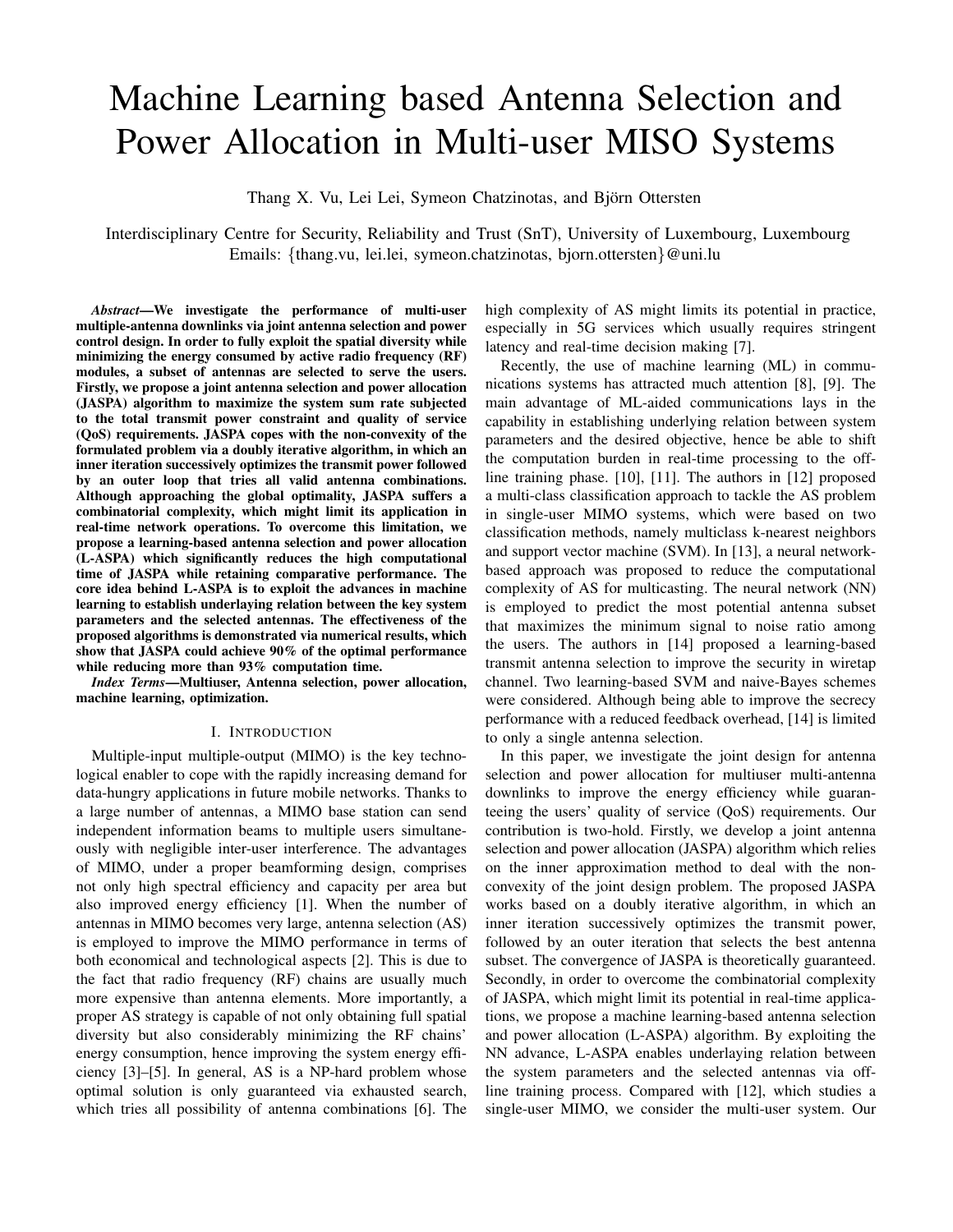proposed L-ASPA is fundamentally different from [13] since we consider the general unicast, whereas [13] studied the maxmin broadcasting without inter-user interference. Furthermore, our proposed algorithms guarantee user QoS requirements, whereas [13] did not. The effectiveness of the proposed algorithms is demonstrated via numerical results, which show that L-ASPA can achieve more than 90% the (near) optimal performance while reducing more than 90% the computational time.

The rest of the paper is organized as follows. Section II presents the system models for downlink multi-antenna systems. Section III presents the proposed JASPA algorithm with quality of service (QoS) constraints. Section IV proposes a L-ASPA algorithm. Numerical results are demonstrated in Section V. Finally, Section IV concludes the paper.

*Notations*: The superscript  $(.)^T$  and  $(.)^H$  stand for the transpose and Hermitian transpose, respectively.  $\binom{n}{k}$  represents the binomial coefficients.  $\vert . \vert$  and  $\vert \vert . \vert \vert$  denote the cardinality and the  $l_2$ -norm of a set, respectively.

## II. SYSTEM MODEL

We consider a downlink multiple-input single-output (MISO) cellular system, in which a base station (BS) equipped with  $N$  antennas servers  $K$  single-antenna users via a shared wireless medium, where  $N > K$ . In order to fully exploit spatial diversity gain while minimizing energy consumed by the RF chains, only  $M$  antennas are selected to serve the users, with  $K \leq M < N$ .

Let  $h_k \in \mathbb{C}^{1 \times N}$  denote the channel vector from the BS's antennas to user  $k$ , which follows circular-symmetric complex Gaussian distribution  $h_k \sim \mathcal{CN}(\mathbf{0}, \sigma_k^2 \mathbf{I}_N)$ , where  $\sigma_k^2$  is the parameter accounting for the path loss from the BS antennas to user  $k$ . The BS is assumed to have full channel state information (CSI) to all users. We aim to select a subset of  $M$  antennas to serve the users to fully exploit the spatial diversity gain. Denote  $A = \{a_1, a_2, \ldots, a_M\}, a_m \in [N] \triangleq \{1, 2, \ldots, N\},\$ as a subset of M antennas (out of N), and denote  $A$  as the collection of all possible antenna subsets. By definition, we have  $|\mathcal{A}| = M$  and  $|\mathcal{A}| = {N \choose M}$ .

Denote  $h_{k,\mathcal{A}}$  as the channel vector from all active antennas in a subset A to user k, e.g.,  $h_{k,A}$  =  $[h_k[a_1], h_k[a_2], \ldots, h_k[a_M]]$ , where  $a_m \in \mathcal{A}$  and  $h_k[n]$  is the  $n$ -th element of  $h_k$ . In order to send data to the users, the BS first applies precoding to suppress inter-user interference. Denote  $w_{k,A} \in \mathbb{C}^{N \times 1}$  as the precoding vector for user k corresponding to the group  $A$ . The received signal at user  $k$ is given as

$$
y_{k,A} = \boldsymbol{h}_{k,A} \boldsymbol{w}_{k,A} x_k + \sum\nolimits_{i \neq k} \boldsymbol{h}_{k,A} \boldsymbol{w}_{i,A} x_i + n_k, \quad (1)
$$

where  $n_k$  is Gaussian noise with zero mean and variance  $\sigma^2$ . The first term in (1) is the desired signal, and the second term is the inter-user interference.

By treating interference as noise, the achievable data rate of user  $k$  is

$$
R_k(\mathcal{A}) = B \log_2 \left( 1 + \frac{|\mathbf{h}_{k,\mathcal{A}} \mathbf{w}_{k,\mathcal{A}}|^2}{\sum_{i \neq k} |\mathbf{h}_{k,\mathcal{A}} \mathbf{w}_{i,\mathcal{A}}|^2 + \sigma^2} \right), \forall k, \quad (2)
$$

where  $B$  is the shared channel bandwidth.

In this paper, we employ the minimum mean square error (MMSE) precoding design [15] due to its low complexity. By design, the MMSE precoding vector has a form  $w_{k,A} = \sqrt{p_k} \tilde{w}_{k,A}$ , where  $p_k$  is the power factor allocated to user k and  $\tilde{\boldsymbol{w}}_{k,\mathcal{A}}$  is the k-th column of the MMSE precoding matrix  $H_A^H(H_A H_A^H + \sigma^2 I_K)^{-1}$ , with  $H_A$  is the channel matrix between the active antennas in A and the users. Denote  $\beta_{k,i}^{\mathcal{A}} =$  $|h_{k,A}\tilde{w}_{k,A}|^2$ ,  $\forall i, k$  as the interference factor to user k from the  $i$ -th user's data stream. By treating interference as noise, the achievable data rate is given as

$$
R_k(\mathcal{A}) = B \log_2 \left( 1 + \frac{\beta_{k,k}^{\mathcal{A}} p_k}{\sum_{i \neq k} \beta_{k,i}^{\mathcal{A}} p_i + \sigma^2} \right), \forall k. \tag{3}
$$

The transmit power toward user k is  $\lambda_k p_k$ , where  $\lambda_k \triangleq$  $\left\Vert \tilde{\boldsymbol{w}}_{k}\right\Vert ^{2}.$ 

## III. JOINT ANTENNA SELECTION AND POWER ALLOCATION

To fully exploit the spatial diversity while minimizing the RF chains' energy consumption, a subset of  $M < L$  antennas are selected to serve the users. In this section, we develop a JASPA algorithm to maximize the system sum rate. The joint optimization problem is formulated as follows:

P0: Maximize  

$$
\sum_{A \in \mathcal{A}, \{p_k\}_{k=1}^K}^K \sum_{k=1}^K R_k(\mathcal{A})
$$
  
s.t.  $R_k(\mathcal{A}) \ge \eta_k, \forall k; \sum_{k=1}^K \lambda_k p_k \le P_{tot},$ 

where  $R_k(\mathcal{A})$  is given in (3),  $P_{tot}$  is the total transmit power, and  $\eta_k$  is the minimum rate requirement for user k.

In general, problem (4) is a mixed binary non-linear problem with binary variable of the activated antennas and positive power control. Because the power allocation is performed for a given selected antenna subset, problem P0 can be reformulated in an iterative form as follows:

$$
\underset{\mathcal{A}\in\mathcal{A}}{\text{Maximize}}\quad\text{PI}(\mathcal{A}),\tag{5}
$$

where  $P1(\mathcal{A})$  is the power allocation problem for the candidate antenna subset A, defined as

$$
\text{PI}(\mathcal{A}): \underset{\{p_k\}}{\text{Max}} \quad B \sum_{k=1}^K \log_2 \left( 1 + \frac{\beta_{k,k}^{\mathcal{A}} p_k}{\sum_{i \neq k} \beta_{k,i}^{\mathcal{A}} p_i + \sigma^2} \right) \tag{6}
$$

$$
\text{s.t.} \quad B \log_2 \left( 1 + \frac{\beta_{k,k}^{\mathcal{A}} p_k}{\sum_{i \neq k} \beta_{k,i}^{\mathcal{A}} p_i + \sigma^2} \right) \ge \eta_k, \forall k \tag{6a}
$$

$$
\sum_{k=1}^{K} \lambda_k p_k \le P_{tot},\tag{6b}
$$

where we have used (3) in the objective function.

If problem P1 can be solved optimally, then the optimal solution of P0 can be obtained via an exhausted search in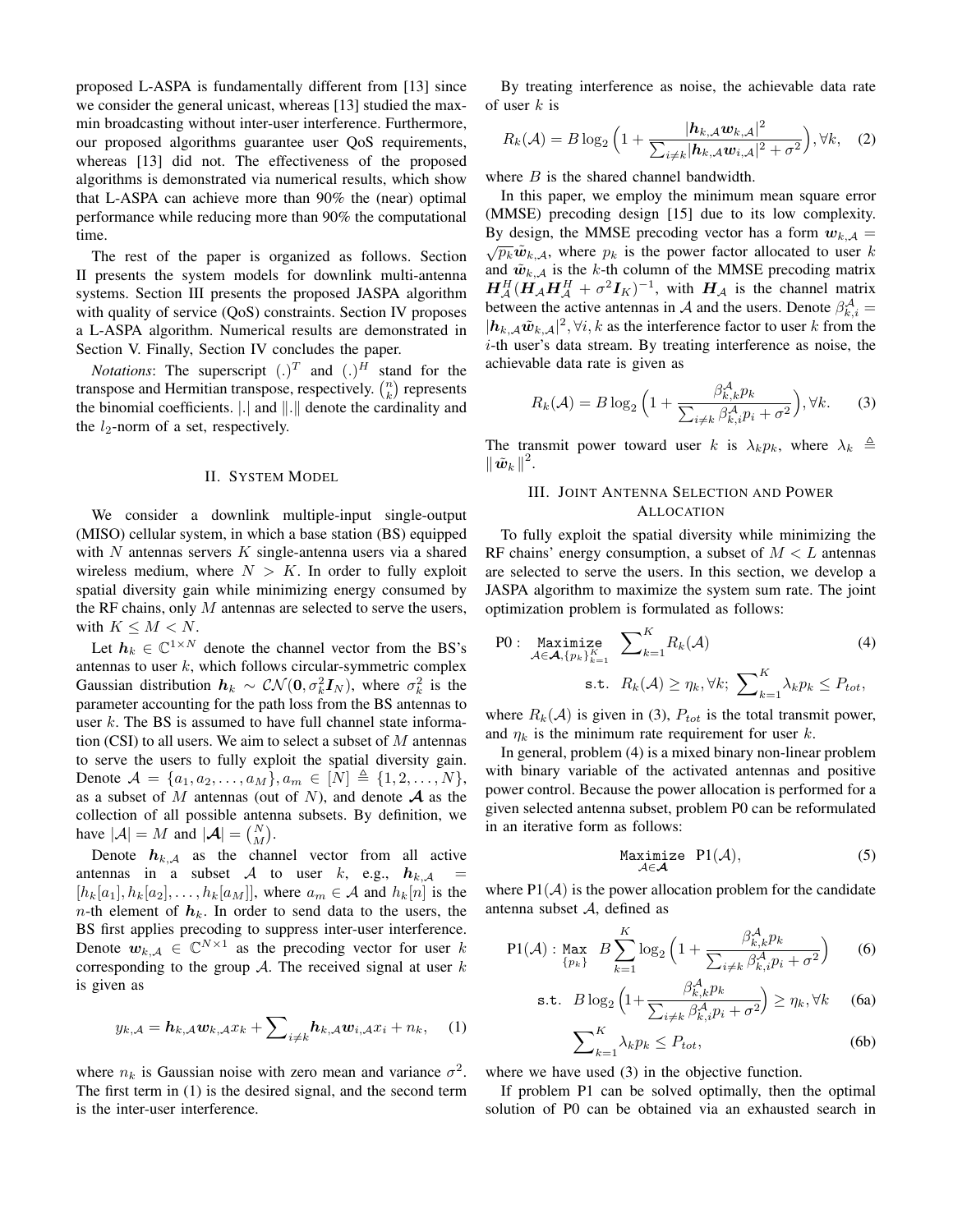(5), which tries all possible antenna subsets. Unfortunately, solving problem P1 is challenging due to the non-convexity of the objective function.

By introducing arbitrary positive variables  $(x_k)_{k=1}^K$ , we can reformulate problem P1 as follows:

$$
\underset{(p_k, x_k)_{k=1}^K}{\text{Maximize}} \quad B \sum\nolimits_{k=1}^K x_k \tag{7}
$$

$$
\text{s.t. } \log_2\left(1+\frac{\beta_{k,k}^{\mathcal{A}}p_k}{\sum_{i\neq k}\beta_{k,i}^{\mathcal{A}}p_i+\sigma^2}\right) \ge x_k, \forall k \quad (7a)
$$

$$
(6b); \ x_k \ge \eta_k / B, \forall k,
$$
\n(7b)

where the second constraint is to guarantee the QoS.

Although the objective function of (7) is now convex, solving problem (7) is still challenging due to the non-convexity of constraint (7a). By defining parameters  $A_k$  =  $\beta^{\mathcal{A}}_{k,1}, \beta^{\mathcal{A}}_{k,2}, \ldots, \beta^{\mathcal{A}}_{k,K}$ ,  $B_k = [\beta_{k,1}^A, \dots, \beta_{k,k-1}^A, 0, \beta_{k,k+1}^A, \dots, \beta_{k,K}^A]$ , and introducing intermediate variables  $(y_k)_{k=1}^K$ , constraint (7a) is equivalent to

$$
\log(A_k \mathbf{p} + \sigma^2) \ge \log(2)x_k + y_k, \forall k \tag{8a}
$$

$$
B_k \mathbf{p} + \sigma^2 \le e^{y_k}, \forall k \tag{8b}
$$

where  $\boldsymbol{p} \triangleq [p_1, \dots, p_K]^T$  denotes the power allocation vector for all users. We observe that constraint (8a) is convex. However, since the function exp is convex, constraint (8b) is unbounded. To overcome this difficulty, we employ the inner approximation method, which uses the first-order approximation of  $e^{y_k}$  at the right hand side of (8b). The approximated problem of (7) is formulated as follows:

$$
\text{P2}(\bm{y}_0): \underset{\bm{p}, (x_k, y_k)_{k=1}^K}{\text{maximize}} \quad B \sum\nolimits_{k=1}^K x_k \tag{9}
$$

$$
\text{s.t. } \log(A_k \mathbf{p} + \sigma^2) \ge \log(2)x_k + y_k, \forall k \qquad \text{(9a)}
$$

$$
B_k \mathbf{p} + \sigma^2 \le e^{y_{0k}} (y_k - y_{0k} + 1), \forall k \tag{9b}
$$

where 
$$
y_0 \triangleq (y_{0k})_{k=1}^K
$$
 is any feasible point of constraint (8b).

It is evident that, for a given  $y_0$ , problem (9) is convex since the objective function and the constraints are convex. Thus, it can be solved in an efficient manner by standard solvers, e.g., CVX. Because  $e^a(x-a+1) \leq e^x$ ,  $\forall a$ , the approximated problem (9) always gives a suboptimal solution of the original problem (7).

 $(7h)$ 

It is worth noting that the optimal solution of problem (9) is largely determined by parameters  $(y_{0k})_{k=1}^K$ . Thus, it is crucial to select proper values  $(y_{0k})_{k=1}^K$  such that the solution of (9)

| <b>Algorithm 1 ITERATIVE ALGORITHM TO SOLVE (7)</b>     |                                                                                                  |  |  |  |  |
|---------------------------------------------------------|--------------------------------------------------------------------------------------------------|--|--|--|--|
| 1: Initialize $y_0$ , $\epsilon$ , $X_{old}$ and error. |                                                                                                  |  |  |  |  |
| 2: while error $\geq \epsilon$ do                       |                                                                                                  |  |  |  |  |
| 3:                                                      | Solve P2( $y_0$ ) in (9) to obtain $p_{\star}$ , $(x_{\star k}, y_{\star k})_{k=1}^{K}$          |  |  |  |  |
| 4:                                                      | Compute $error = \left  \sum_{k=1}^{K} x_{\star k} - X_{old} \right $                            |  |  |  |  |
| 5:                                                      | Update $X_{old} \leftarrow \sum_{k=1}^{K} x_{\star k}, y_{0k} \leftarrow y_{\star k}, \forall k$ |  |  |  |  |

is close to the optimal solution of (7). As such, we propose an iterative optimization algorithm to improve the performance of problem (9) as shown in Algorithm 1. The premise behind the proposed algorithm is to better select the parameters  $(y_{0k})_{k=1}^K$ through iterations.

*Proposition 1 (Convergence of Algorithm 1):* The objective function of problem  $P2(y_0)$  in (9) solved by Algorithm 1 decreases by iterations.

The proof of Proposition 1 is shown in Appendix A. Although not guaranteeing the global optimum of problem (7), Proposition 1 justifies the convergence of the proposed iterative algorithm.

Combining (5) and (9), we can solve the original joint antenna selection and power allocation problem (4) via a doubly iterative algorithm, as shown in Algorithm 2.

# Algorithm 2 JOINT ANTENNA SELECTION AND POWER ALLOCATION

| <b>Inputs:</b> $H, P_{tot}, \{\eta_k\}_{k=1}^K$ . Outputs: $C_{opt}, \mathcal{A}_{opt}, p_{opt}$                                        |
|-----------------------------------------------------------------------------------------------------------------------------------------|
| 1: Construct the super group $\mathcal{A} = \{ \mathcal{A} \mid \mathcal{A} \subset [N],  \mathcal{A}  = M \}$                          |
| 2: Initialize $C_{opt} = 0$                                                                                                             |
| 3: for $i = 1 :  \mathcal{A} $ do                                                                                                       |
| 4: $\mathcal{A} = \mathcal{A}[i]$                                                                                                       |
| Apply Algorithm 1 on the current antenna subset $A$<br>5:                                                                               |
| to obtain the optimal $X_{old}(A)$ and $p_{\star}(A)$                                                                                   |
| 6: If $C_{opt} < X_{old}(A)$                                                                                                            |
| 7: $C_{opt} \leftarrow X_{old}(\mathcal{A}); \mathcal{A}_{opt} \leftarrow \mathcal{A}; \mathbf{p}_{opt} = \mathbf{p}_{*}(\mathcal{A}).$ |

## *A. Complexity analysis for JASPA*

The proposed JASPA algorithm consists of two iterations. The outer iteration tries all possibilities for the subset of M antennas, and the inner iteration solves optimize the transmit power iteratively. While the complexity of the inner iteration is relatively reasonable since problem (9) is convex, the outer iteration's complexity increases combinatorially with the number of antennas. In fact, the JASPA has to go through all  $\binom{N}{M}$  candidates for the selected antennas. As an example, for  $\overline{L} = 20, N = 8$ , the JASPA examines 125970 possible antenna subsets, each of which imposes an inner loop in Algorithm 1. Although JASPA approaches the optimal performance, the high computation complexity might limit its capability in practical scenarios, especially in the 5G applications with stringent latency requirements.

## IV. LEARNING-BASED ANTENNA SELECTION AND POWER ALLOCATION

In this section, we propose a learning-based antenna selection and power allocation (L-ASPA) algorithm which overcomes the high computational complexity of JASPA. The premise behind L-ASPA is to exploit machine-learning based predictions to help the optimal algorithm to tackle the most difficult and time-consuming part in the optimization. In particular, L-ASPA will first predict potential subsets of antennas, which will be much smaller than  $\binom{N}{M}$ .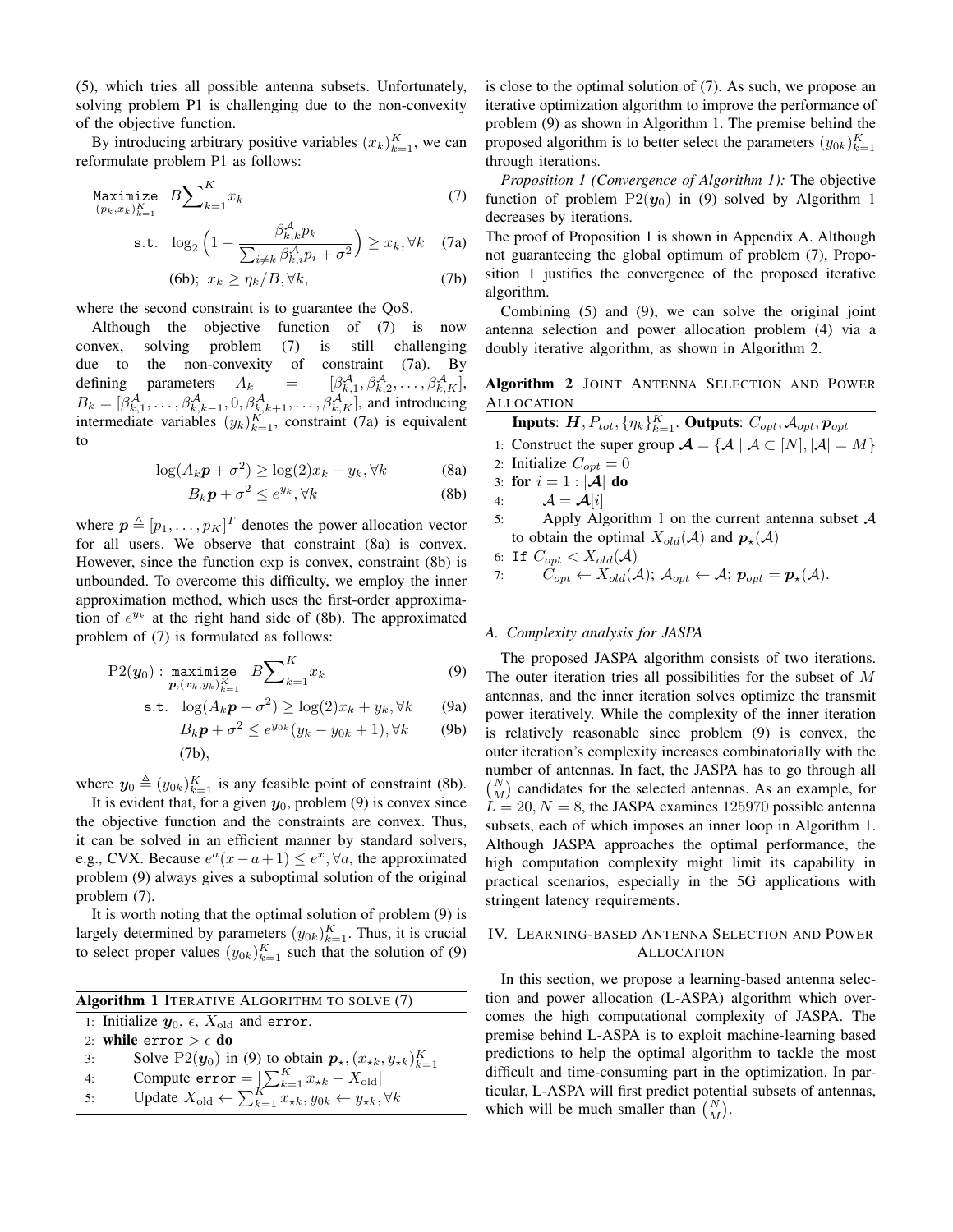We deploy NN as the learning model to establish underlaying relation between the system parameters (inputs) and the selected antenna subset. The NN consists of three main parts: one input layer, one output layer and one (or several) hidden layer. Based on the labeled data, the NN will optimize the learning parameters in order to minimize the prediction error, e.g., cost function. The L-ASPA is implemented via 3 steps: i) training data generation, ii) building the learning model, and iii) real-time prediction.

*1) Training data generation:* It is crucial to determine features which will be extracted from the CSI. Because the NN accepts only real-value inputs, the original complex representation of the channel matrix is invalid. One important observation is that the performance of problem (4) heavily depends on inter-user interference, which is determined by crossproduct between the channel vector between any pair of users. Therefore, we choose  $\mathbf{v} = abs(vec(\mathbf{H}^H \mathbf{H}))^2 \in \mathbb{R}^{KN \times 1}$  as the training input. We note that user location, i.e., pathloss, is already captured in  $v$ .

Once the input sample is given, we need to define the output, which is the selected antenna combination that provides the maximum objective function in (4). For each training input v, we define an output vector  $\mathbf{b} \in \{0,1\}^{\binom{N}{M}\times 1}$  indicating the selected antenna subset, e.g.,  $b[n] = 1$  if the *n*-th subset is selected, otherwise  $b[n] = 0$ . Because we are interested in selecting only one subset, we have  $||b||_0= 1$  In order to compute  $b$ , for each channel realization  $H$  (corresponding to  $v$ ), we run the optimization  $(5)$  to find the selected antenna subset  $A^*$  and then assign the output element  $b[n^*] = 1$ corresponding to  $A^*$ .

Denote  $N<sub>S</sub>$  as the number of samples used to train the learning model. The total training input is aggregated in the input matrix  $\boldsymbol{X} = [\boldsymbol{v}_1, \boldsymbol{v}_2, \dots, \boldsymbol{v}_{N_S}],$  where  $\boldsymbol{v}_t$  is the  $t$ -th input sample. Similarly, the training output matrix is  $B = [b_1, \ldots, b_{N_S}],$  where  $b_t$  is the t-th output sample corresponding to the input sample  $v_t$ .

*2) Building the learning model:* When the training data are available, they will be used to train the NN with the learning parameter  $\Theta$ . For a L-layer NN, we have  $\Theta = [\theta_1, \dots, \theta_L],$ where  $\theta_l \in \mathbb{R}^{N_l \times 1}, 1 \leq l \leq L$ , is the learning parameters in the *l*-th layer. We employ the sigmoi function,  $signoi(z)$  =  $(1 + e^{-z})^{-1}$ , as the activator of the NN. The learning phase can be done via the minimization of prediction error

$$
\Delta(\Theta) = \frac{1}{N_S} \|\n- \text{Tr}(\mathbf{B}^T \log(f_{\Theta}(\mathbf{X}))) \tag{10}
$$

$$
-\text{Tr}(\bar{\mathbf{B}}^T \log(1 - f_{\Theta}(\mathbf{X}))) \|^2 + \frac{\lambda}{2N_S} \sum_{l=1}^L \| \theta_l \|^2,
$$

where  $\lambda$  is the regulation parameter,  $\mathbf{B} = \mathbf{1} - \mathbf{B}$ , and  $f_{\Theta}(X)$ is the prediction of the output layer.

*3) Real-time prediction:* When the NN has been well trained, it is ready to provide real-time and highly accurate predictions. From the current channel coefficient matrix  $H$ , we construct the input of the NN  $v = abs(vec(H^H H))^2$ . Then  $v$  is used as the input of the well-trained NN to output the prediction vector  $\hat{b}$ , from which the best antenna subset

is announced. In general, the larger an element in  $\hat{b}$  is, the higher chance this element corresponds to the best antenna subset. It is worth noting that the NN does not provide absolute prediction, e.g., 0 or 1, but probabilistic uncertainties, e.g.,  $0 \leq \hat{b}[n] \leq 1, \forall n$ . Given the predicted vector  $\hat{b}$ , we select  $K_S$ antenna subsets corresponding to the  $K<sub>S</sub>$  largest elements in  $\overline{b}$ . Then we apply the power optimization algorithm on these  $K_S$  subsets instead of  $\binom{N}{M}$ . The steps of L-ASPA algorithm are listed in Algorithm 3. Compared with JASPA, L-ASPA significantly reduces the computational time since it tries only  $K_S$  promising candidates while JASPA examines all over  $\binom{N}{M} \gg K_S$  antenna combinations.

| Algorithm 3 L-ASPA Algorithm |  |  |  |
|------------------------------|--|--|--|
|------------------------------|--|--|--|

Inputs: Θ,  $\bm{H}, P_{tot}, \{\eta_k\}_{k=1}^K$ . Outputs:  $C_{opt}, \mathcal{A}_{opt}, \bm{p}_{opt}$ 1: Construct  $v = abs(vec(H^H H))^2$ 2: Apply v to the learned model  $\Theta$  to predict  $\mathcal{A}_S$ 3: Initialize  $C_{opt} = 0$ 4: for  $i = 1 : |\mathcal{A}_S|$ 5:  $\mathcal{A} = \mathcal{A}_S[i]$ 6: Apply Algorithm 1 on the current subset  $\mathcal A$  to obtain 7: the optimal  $X_{old}(\mathcal{A})$  and  $p_{\star}(\mathcal{A})$ 8: if  $C_{opt} < X_{old}(A)$ 9:  $C_{opt} = X_{old}(A);$   $A_{opt} \leftarrow A;$   $p_{opt} = p_{\star}(A).$ 

### V. PERFORMANCE EVALUATION

In this section, we evaluate the performance of the proposed JASPA and L-ASPA algorithms via numerical results. All wireless channels are subject to Rayleigh fading. The users are uniformly distributed in an area between 50 and 100 meters from the BS. With a pathloss exponent equal to 3.5, the pathloss is uniformly distributed between −59.4 dB and  $-70$  dB. The total antennas number is  $N = 8$ , the channel bandwidth  $B = 1$  MHz,  $P_{tot} = 10$  W, and the minimum rate requirements is  $\eta_k = 0.1$  Mbps,  $\forall k$ . The number of active antennas is equal to number of users, i.e.,  $M = K$ .

## *A. Performance-complexity trade-off of L-ASPA*

In this subsection, we examine the efficiency of the proposed L-ASPA via a performance-complexity gain trade-off. By confining the search space of the prediction output, i.e.,  $K_S$  - the number of potential antenna subsets, we can manage the complexity of L-ASPA since it will work only on  $K_S$ candidates. The complexity gain of L-ASPA is defined as the ratio between the computational time reduction divided by the JASPA's computational time, calculated as:

$$
\theta(K_{\mathcal{S}}) = \frac{\tau(\binom{N}{M} - K_{\mathcal{S}})}{\tau\binom{N}{M}} = 1 - \frac{K_{\mathcal{S}}}{\binom{N}{M}},\tag{11}
$$

where  $\tau$  is the computational time for optimizing the power control of a given antenna combination, shown in Algorithm 1. The performance is defined as the ratio between the sum rate obtained by L-ASPA divided by the optimal sum rate of the JASPA algorithm.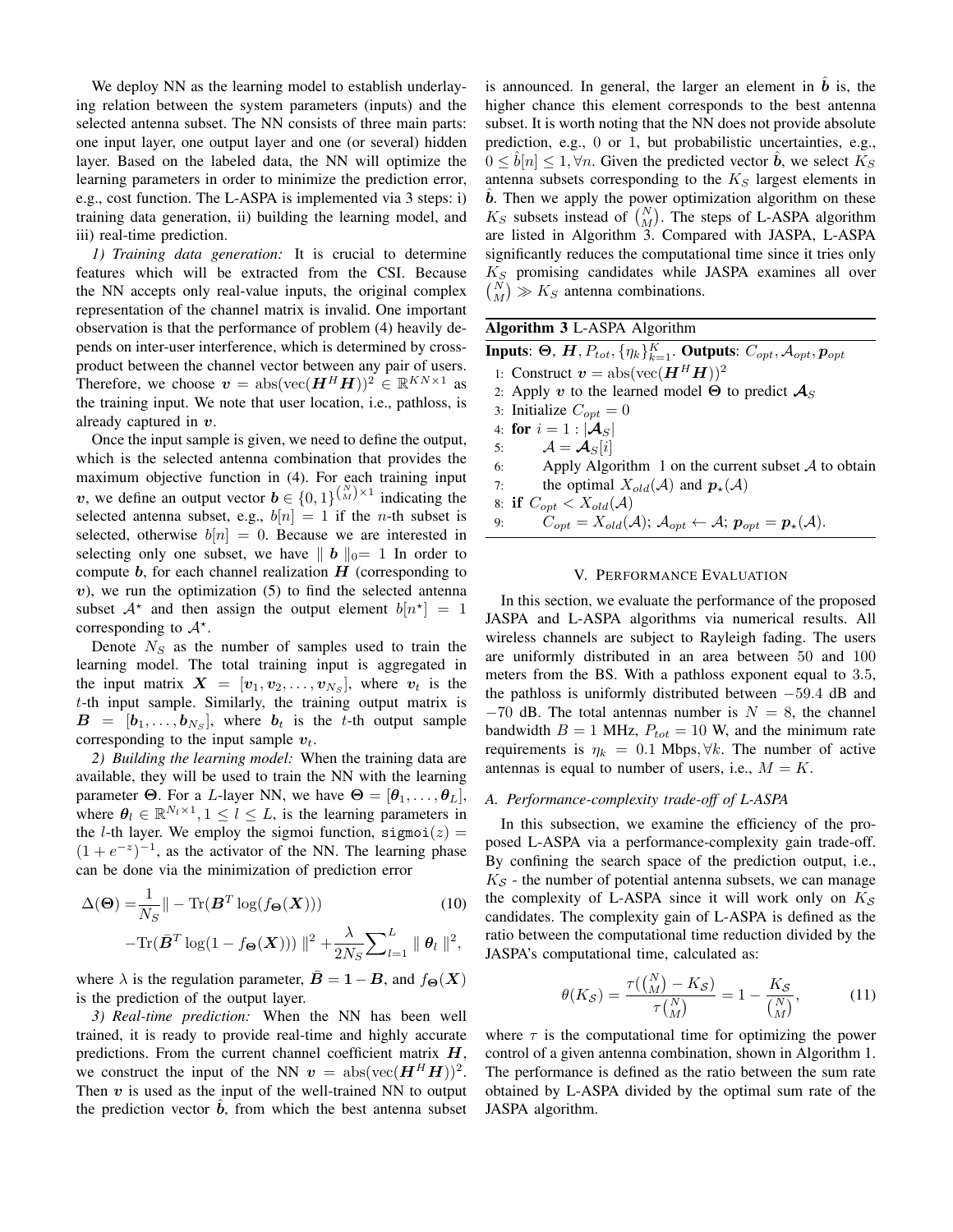

Figure 1. Performance-complexity tradeoff of the proposed L-ASPA.

Fig. 1 plots the performance-complexity tradeoff of the proposed L-ASPA when serving 2 users. It is observed that L-ASPA retains more than 96% the optimal sum rate while saving more than 85% complexity. Even when spending only 7% the computational time, L-ASPA still achieves 90% the optimal performance, which confirms the effectiveness of the proposed L-ASPA algorithm. Compared with the heuristic solution, L-ASPA further reduces 15% the computational time at the 90% performance gain target.

Fig. 2 plots the relative performance in the real-time prediction of L-ASPA versus the number of training samples. The relative performance is measured as the ratio of the L-ASPA's sum rate divided by the one obtained by JASPA. Each training sample is generated randomly and captures the randomness in both channel small-scale fading and user location. In general, having more training samples results in better prediction accuracy since the L-ASPA learn more about the intrinsic relation between the selected antennas and the input features. It is shown that 2000 training samples are sufficient for L-ASPA to achieve 90% the optimal performance.

#### *B. Performance comparison*

The performance of the proposed JASPA and L-ASPA algorithms are shown in Fig. 3 for various number of users. In addition, two schemes *Heuristic* and *Equal power* are also included for comparison. The *Heuristic* scheme also performs power allocation but it searches for the selected antennas heuristically. Whereas in the *Equal power* scheme, the best antenna subset is selected in a similar manner as in L-ASPA but without power allocation. The value of  $K<sub>S</sub>$  in L-ASPA is chosen such that it imposes only 10% complexity of the JASPA algorithm. We note that the schemes in [13], [14] are not applicable in our setup since [13] designs only one broadcasting precoding vector for all users, while [14] selects only a single antenna.

Fig. 3 shows that the JASPA provides the largest sum rate since it achieves the (near) optimal performance. It is



Figure 2. Learning performance versus the number of training samples. Two antenna are selected. Complexity gain is equal to 93%.



Figure 3. Performance of the proposed algorithms versus the number of users. The number of selected antennas is equal to the user number.

worth noting that JASPA's performance is the best we can obtain because of the non-convexity of the original problem (6). By applying ML to predict potential antenna candidates, the L-ASPA algorithm significantly reduces the computational time while retaining more than 92% of the (near) optimal performance. In particular, the L-ASPA achieves 94% and 92% of the (near) optimal sum rate for  $K = 2$  and  $K = 5$ , respectively. Compared with the two reference schemes, the proposed L-ASPA outperforms for all parameters. This clearly confirms the effectiveness of the proposed L-ASPA in minimizing the computational overhead. One interesting observation is that the equal power scheme obtains a close performance as L-ASPA for small  $K$ . This is because the BS has plenty power budget to serve all users for small  $K$ , hence the optimal power allocation approaches the uniform distribution. When  $K$  increase, the system resource becomes scarce, therefore the optimal transmit power is no longer close to equal power allocation, which is